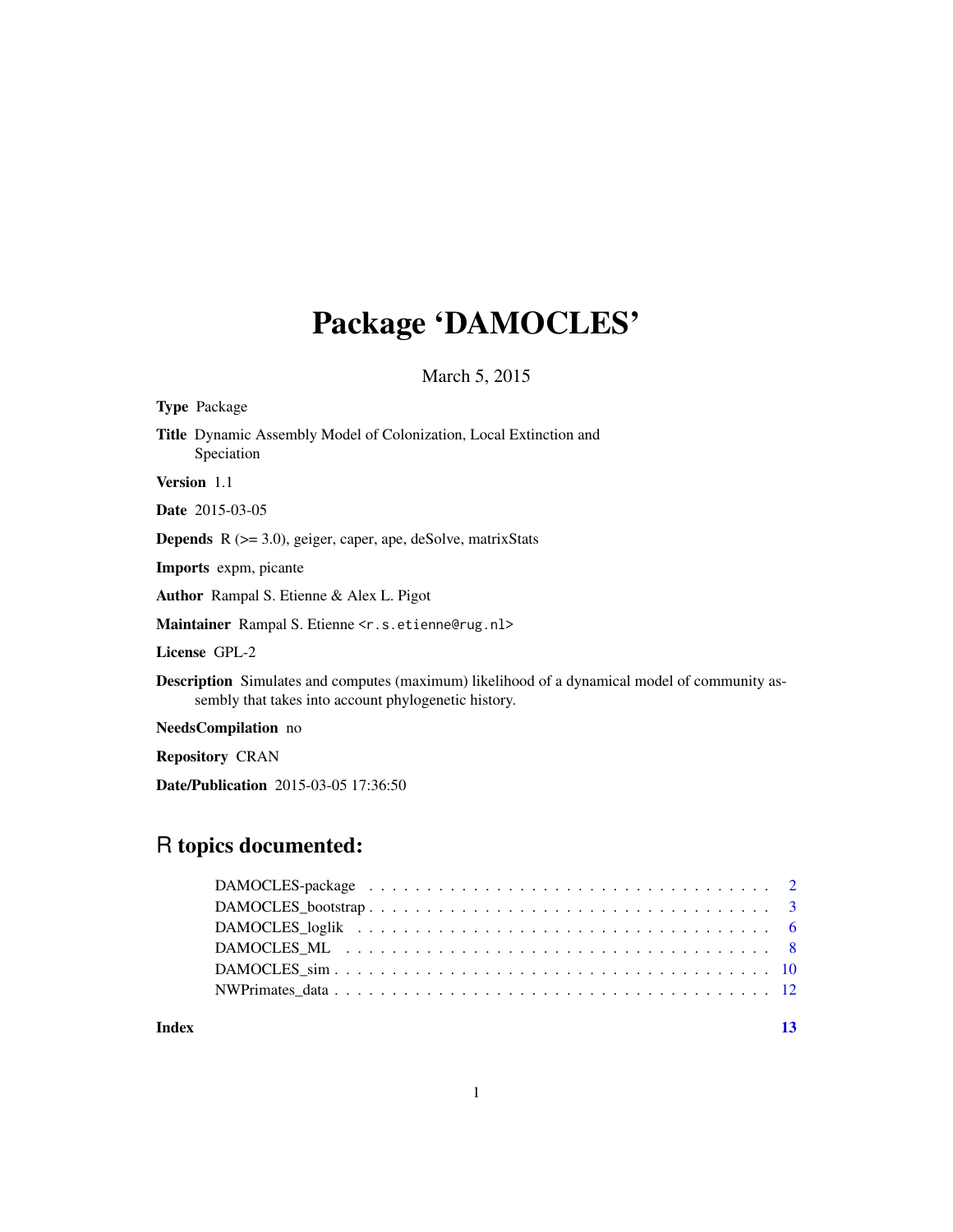<span id="page-1-0"></span>

#### Description

Simulation and likelihood methods for a dynamical community assembly that accounts for phylogenetic history

New in version 1.1: - Function added to do bootstrap

#### Details

| Package: | <b>DAMOCLES</b> |
|----------|-----------------|
| Type:    | Package         |
| Version: | 1.1             |
| Date:    | 2015-03-05      |
| License: | GPL 2.0         |

DAMOCLES\_loglik computes the likelihood of presence-absence data in a local community given a set of parameters and a phylogeny under an immigration-extinction model

DAMOCLES\_ML finds the parameters that maximizes the likelihood computed by DAMOCLES\_loglik.

DAMOCLES\_sim simulates presence-absence data for a given phylogeny

DAMOCLES\_bootstrap computes the maximum likelihood estimates of colonisation and local extinction rate for a given phylogeny and presence-absence data under the DAMOCLES model. These rate estimates are used to simulate null communities under the DAMOCLES model. Standardized effect size of mean nearest taxon distance (mntd), mean phylogentic distance (mpd) and loglikelihood are calculated. For comparison, standardised effect sizes are also calculated relative to a "Random-Draw" null model i.e. presence absence randomised across tips.

#### Author(s)

Rampal S. Etienne & Alex L. Pigot Maintainer: Rampal S. Etienne (r.s.etienne@rug.nl)

# References

Pigot, A.L. & R.S. Etienne (2015). A new dynamic null model for phylogenetic community structure. Ecology Letters 18: 153-163.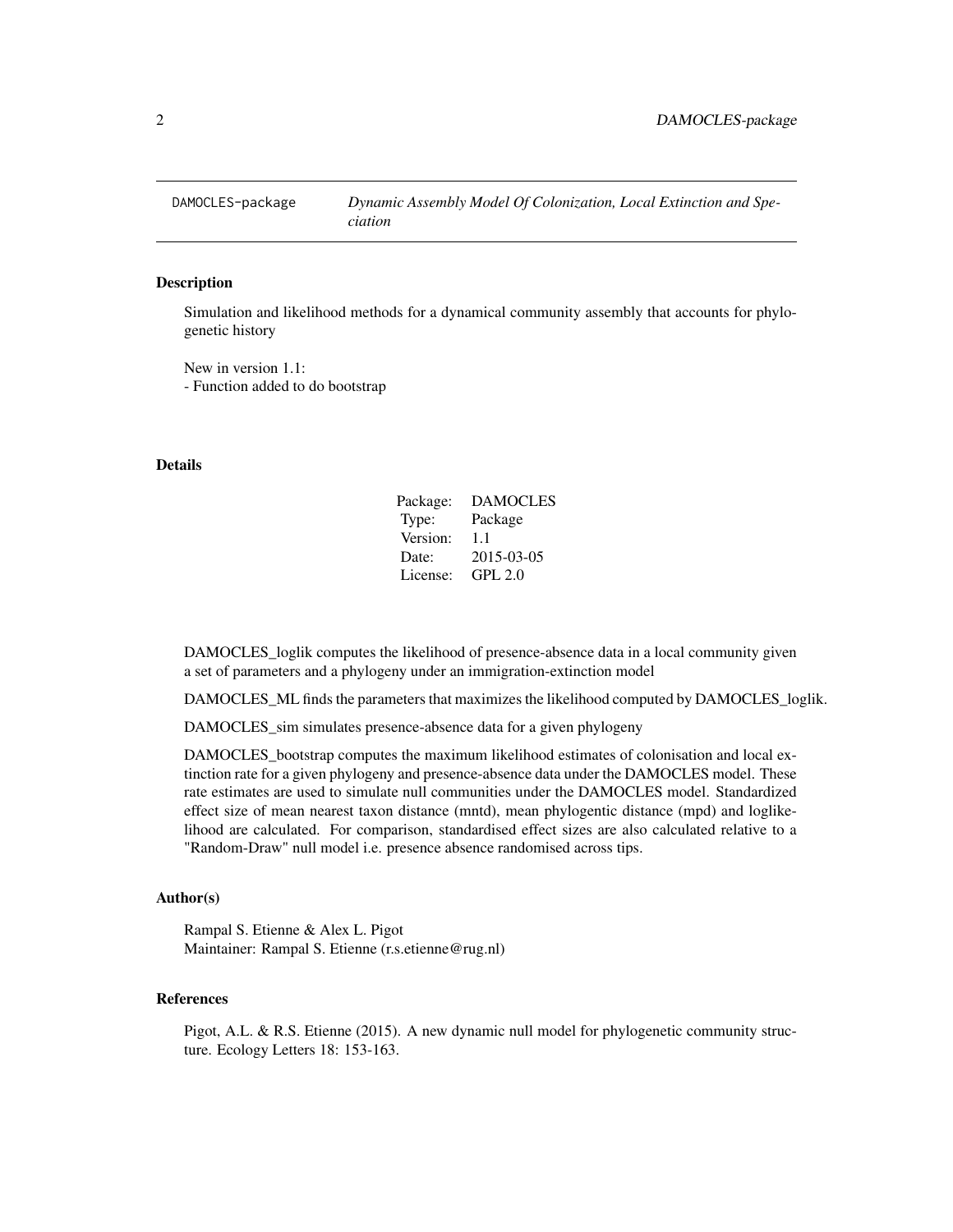# <span id="page-2-0"></span>DAMOCLES\_bootstrap 3

#### Examples

DAMOCLES\_ML()

DAMOCLES\_bootstrap *Phylogenetic community structure hypothesis test*

### Description

This function computes the maximum likelihood estimates of colonisation and local extinction rate for a given phylogeny and presence-absence data under the DAMOCLES model. These rate estimates are used to simulate null communities under the DAMOCLES model. Standardized effect size of mean nearest taxon distance (mntd), mean phylogentic distance (mpd) and loglikelihood are calculated For comparison, standardised effect sizes are also calculated relative to a "Random-Draw" null model i.e. presence absence randomised across tips

#### Usage

```
DAMOCLES_bootstrap(
   phy = rcoal(10),
   pa = matrix(c(phystiprlabel,sample(c(0,1),Ntip(phy),replace = T)),nrow = Ntip(phy), ncol = 2),initparsopt = c(0.1, 0.1),
   idparsopt = 1:length(initparsopt),
   parsfix = 0,
   idparsfix = (1:3)[-idparsopt],pars2 = c(1E-3,1E-4,1E-5,1000),
   pchoice = 0,
   runs = 999,
   estimate_pars = FALSE,
   conf.int = 0.95)
```
#### Arguments

| phy         | phylogeny in phylo format                                                                                                                                                                                                                                              |
|-------------|------------------------------------------------------------------------------------------------------------------------------------------------------------------------------------------------------------------------------------------------------------------------|
| pa          | presence-absence table.<br>The first column contains the labels of the species (corresponding to the tip<br>labels in the phylogeny.<br>The second column contains the presence $(1)$ or absence $(0)$ of species in the<br>local community.                           |
| initparsopt | The initial values of the parameters that must be optimized                                                                                                                                                                                                            |
| idparsopt   | The ids of the parameters that must be optimized, e.g. 1:2 for extinction rate,<br>and offset of immigration rate The ids are defined as follows:<br>$id == 1$ corresponds to mu (extinction rate)<br>$id == 2$ corresponds to gamma $_0$ (offset of immigration rate) |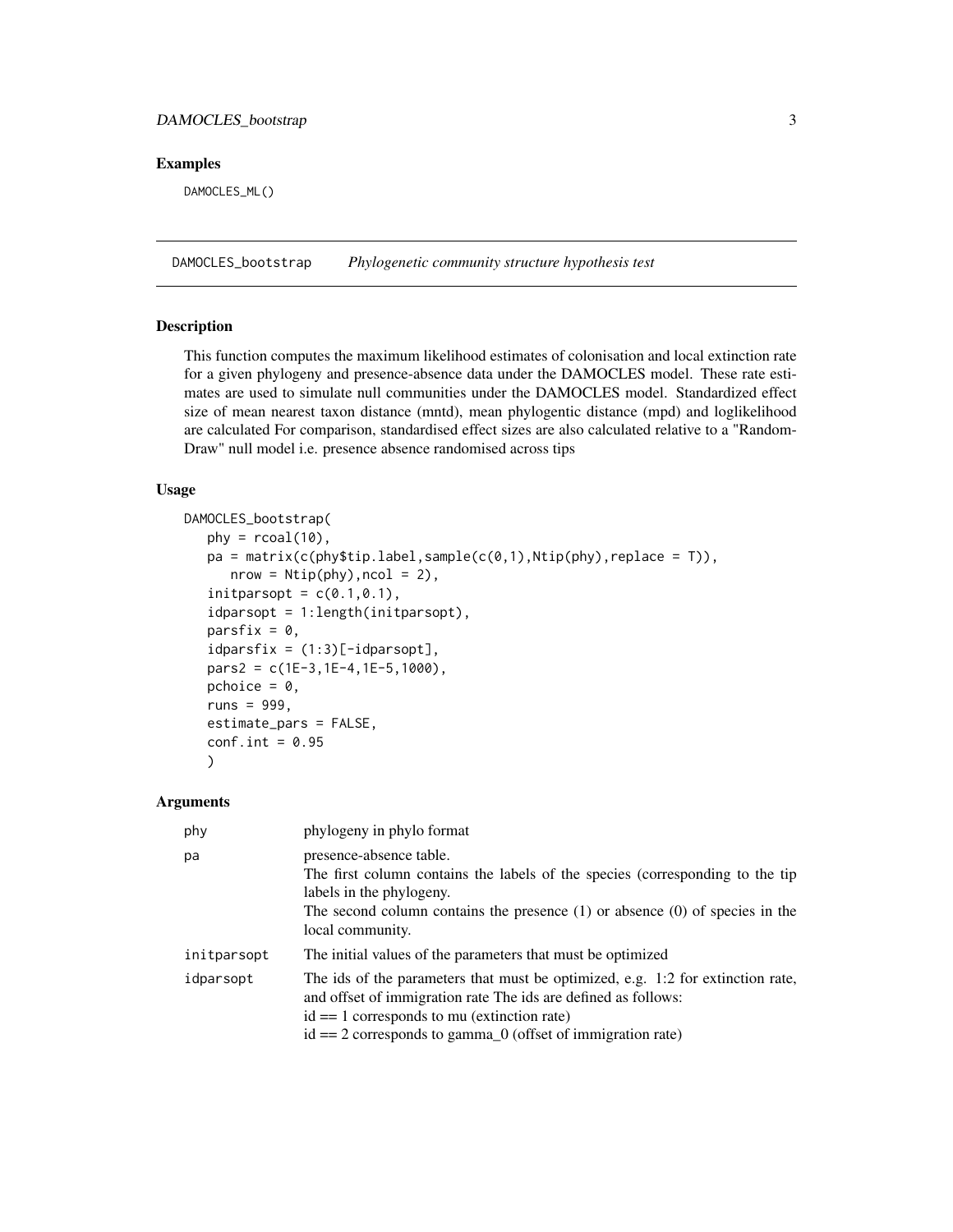| parsfix       | The values of the parameters that should not be optimized. See idparsfix.                                                                                                                                                                                                                                                                                                                                                         |
|---------------|-----------------------------------------------------------------------------------------------------------------------------------------------------------------------------------------------------------------------------------------------------------------------------------------------------------------------------------------------------------------------------------------------------------------------------------|
| idparsfix     | The ids of the parameters that should not be optimized, e.g. $c(1)$ if mu should<br>not be optimized, but only gamma $\_0$ . In that case idparsopt must be c $(2)$ . The<br>default is to fix the parameters not specified in idparsopt.                                                                                                                                                                                         |
| pars2         | Vector of settings:<br>pars2[1] sets the relative tolerance in the parameters                                                                                                                                                                                                                                                                                                                                                     |
|               | pars2[2] sets the relative tolerance in the function                                                                                                                                                                                                                                                                                                                                                                              |
|               | pars2[3] sets the absolute tolerance in the parameters                                                                                                                                                                                                                                                                                                                                                                            |
|               | pars2[4] sets the maximum number of iterations                                                                                                                                                                                                                                                                                                                                                                                    |
| pchoice       | sets which p-value to optimize and with which root state to simulate (default<br>$\text{pchoice} = 0$<br>pchoice == 0 correspond to optimizing sum of $p_0$ f + $p_1$ f, and simulating with<br>an equal number of root states being 0 or 1<br>pchoice $== 1$ correspond to optimizing $p_0$ . and simulating with root state being<br>pchoice $== 2$ correspond to optimizing $p_1f$ , and simulating with root state being<br>1 |
| runs          | the number null communities to generate.                                                                                                                                                                                                                                                                                                                                                                                          |
| estimate_pars | Whether to estimate parameters on the simulated datasets (default = FALSE).                                                                                                                                                                                                                                                                                                                                                       |
| conf.int      | The width of the conifdence intervals calculated on bootstrapped parameter es-<br>timates                                                                                                                                                                                                                                                                                                                                         |

# Details

The output is a list of two dataframes. The first dataframe, summary\_table, contains the summary results. The second dataframe, null\_community\_data, contains decsriptive statistics for each null community.

#### Value

summary\_table mu gives the maximum likelihood estimate of mu and confidence intervals in brackets if estimate  $pars = TRUE$  gamma $_0$  gives the maximum likelihood estimate of gamma\_0 and confidence intervals in brackets if bootstrap=TRUE loglik gives the maximum loglikelihood df gives the number of estimated parameters, i.e. degrees of feedom conv gives a message on convergence of optimization;  $conv = 0$  means convergence n.obs gives the number of species locally present in the observed community mntd.obs gives the MNTD of the observed community mpd.obs gives the MPD of the observed community runs gives the number of null communities simulated mntd.mean.RD mean of MNTD from null communities generated by a "Random Draw" model mntd.sd.RD standard deviation of MNTD from null communities generated by a "Random Draw" model mntd.obs.z.RD standardized effect size of MNTD compared to null communities generated by a "Random Draw" model (= -1\*(mntd.obs -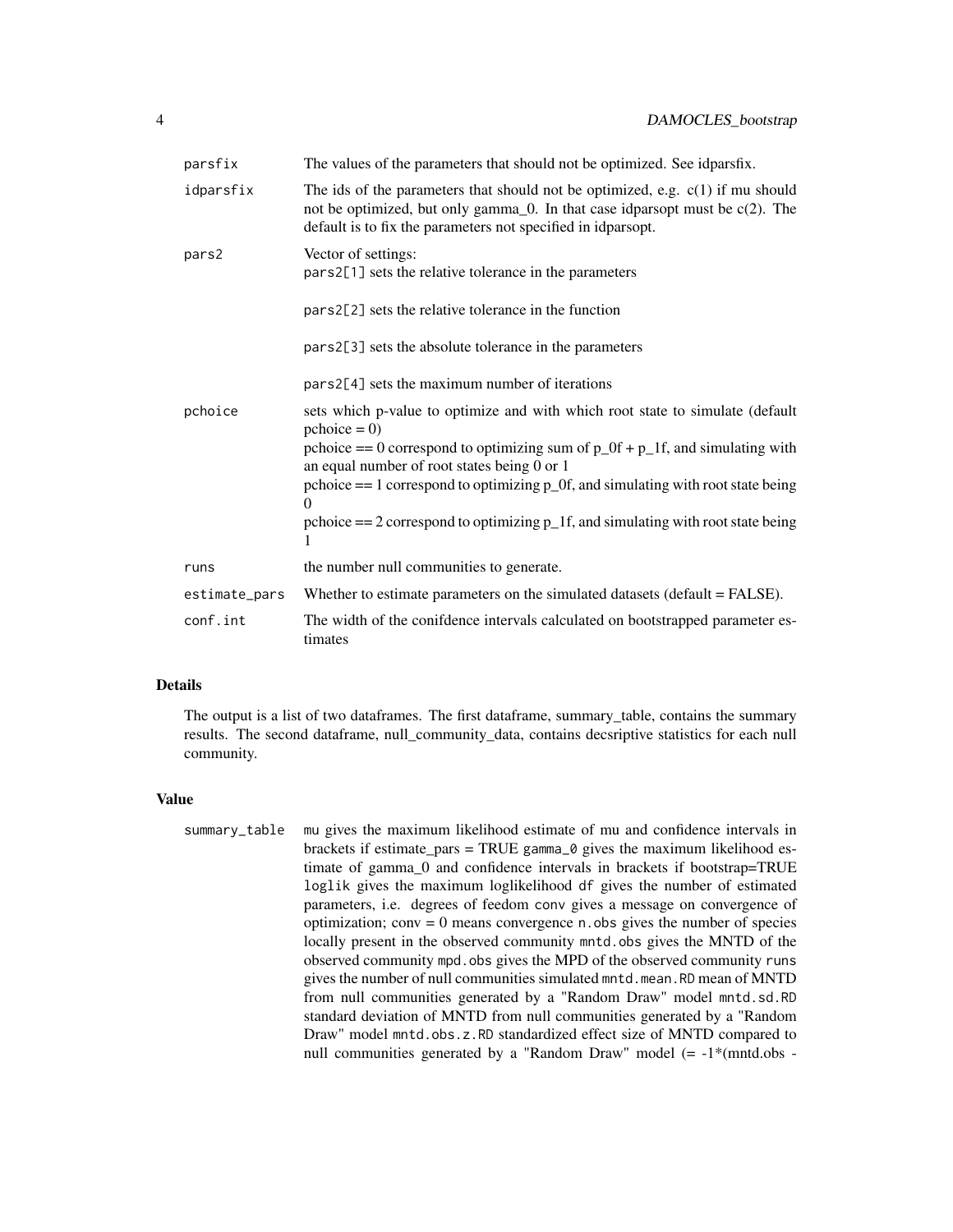mntd.mean.RD)/ mntd.sd.RD) mntd.obs.rank.RD rank of observed MNTD compared to null communities generated by a "Random Draw" model mntd.obs.q.RD quantile of observed MNTD vs. null communities  $(=$  mntd.obs.rank.RD /runs  $+$ 1) mpd.mean.RD mean of MPD from null communities generated by a "Random Draw" model mpd.sd.RD standard deviation of MPD from null communities generated by a "Random Draw" model mpd.obs.z.RD standardized effect size of MPD compared to null communities generated by a "Random Draw" model  $(= -1^* (mpd.obs - mpd.mean.RD) / mpd. s d.RD)$  mpd.obs.rank.RD rank of observed MPD compared to null communities generated by a "Random Draw" model mpd.obs.q.RD quantile of observed MPD vs. null communities (= mpd.obs.rank.RD /runs + 1) n.mean.DAMOCLES mean number of species locally present in the null communities generated by DAMOCLES mntd.mean.DAMOCLES mean of MNTD from null communities generated by DAMOCLES mntd.sd.DAMOCLES standard deviation of MNTD from null communities generated by DAMOCLES mntd.obs.z.DAMOCLES standardized effect size of MNTD compared to null communities generated by DAMOCLES (= -1\*(mntd.obs - mntd.mean.DAMOCLES)/ mntd.sd.DAMOCLES) mntd.obs.rank.DAMOCLES rank of observed MNTD compared to null communities generated by DAMOCLES mntd.obs.q.DAMOCLES quantile of observed MNTD vs. null communities (= mntd.obs.rank.DAMOCLES  $/$ runs  $+1$ ) mpd.mean.DAMOCLES mean of MPD from null communities generated by DAMOCLES mpd.sd.DAMOCLES standard deviation of MPD from null communities generated by DAMOCLES mpd.obs.z.DAMOCLES standardized effect size of MPD compared to null communities generated by DAMOCLES (= - 1\*(mpd.obs - mpd.mean.DAMOCLES)/ mpd.sd.DAMOCLES) mpd.obs.rank.DAMOCLES rank of observed MPD compared to null communities generated by DAMO-CLES mpd.obs.q.DAMOCLES quantile of observed MPD vs. null communities (= mpd.obs.rank.DAMOCLES /runs + 1) loglik.mean.DAMOCLES mean of loglikelihoods from null communities generated by DAMOCLES loglik.sd.DAMOCLES standard deviation of loglikelihoods from null communities generated by DAMO-CLES loglik.obs.z.DAMOCLES standardized effect size of loglikelihood compared to null communities generated by  $DAMOCLES$  (=  $-1*(loglik.obs - log$ lik.mean.DAMOCLES)/ loglik.sd.DAMOCLES) loglik.obs.rank.DAMOCLES rank of observed loglikelihood compared to null communities generated by DAMOCLES loglik.obs.q.DAMOCLES quantile of observed loglikelihoods vs. null communities (= loglik.obs.rank.DAMOCLES /runs + 1)

null\_community\_data

run gives the simulation run root.state.print gives the state of the ancestral species in the local community assumed in the simulation, i.e. present (1) or absent (0) n gives the number of species locally present in the observed community n.RD gives the number of species locally present in the null community generated by a "Random Draw" model mntd.RD gives the MNTD of the null community generated by a "Random Draw" model mpd.RD gives the MPD of the null community generated by a "Random Draw" model n.DAMOCLES gives the number of species locally present in the null community generated by DAMO-CLES mntd.DAMOCLES gives the MNTD of the null community generated by DAMOCLES mpd.DAMOCLES gives the MPD of the null community generated by DAMOCLES loglik.DAMOCLES gives the maximum loglikelihood for the null community generated by DAMOCLES mu.DAMOCLES gives the maximum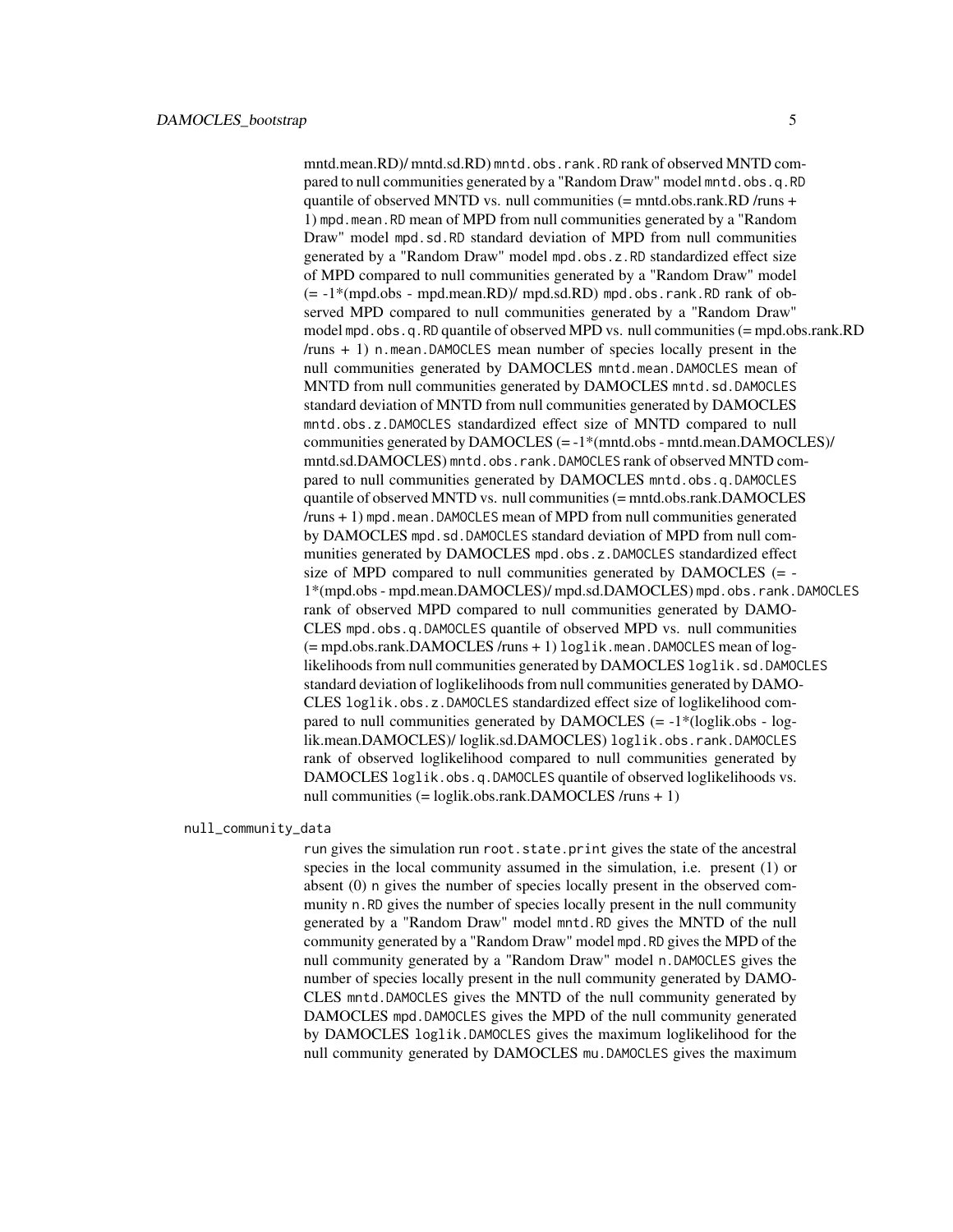likelihood estimate of mu for the null community generated by DAMOCLES gamma\_0.DAMOCLES gives the maximum likelihood estimate of gamma\_0 for the null community generated by DAMOCLES

# <span id="page-5-0"></span>Author(s)

Rampal S. Etienne

#### References

Pigot, A.L. & R.S. Etienne (2015). A new dynamic null model for phylogenetic community structure. Ecology Letters 18: 153-163.

#### See Also

[DAMOCLES\\_ML](#page-7-1) [DAMOCLES\\_sim](#page-9-1)

#### Examples

```
data(NWPrimates_data)
out = DAMOCLES_bootstrap(
  phy = NWPrimates_data[[1]],
   pa = NWPrimates_data[[2]],
   initparsopt = c(0.01, 1.8),
   idparsopt = c(1,2),
   pars2 = c(1E-3,1E-4,1E-5,1000),
   pchoice = 1,
   runs = 2,
   estimate_pars = TRUE,
   conf.int = 0.95)
```
<span id="page-5-1"></span>DAMOCLES\_loglik *Likelihood for DAMOCLES model*

#### Description

Computes likelihood for the presence-absence data of species in a local community for a given phylogeny of species in the region.

#### Usage

```
DAMOCLES_loglik(
   phy,
   pa,
   pars,
   pchoice = \theta,
   edgeTList = compute_edgeTList(phy)
   )
```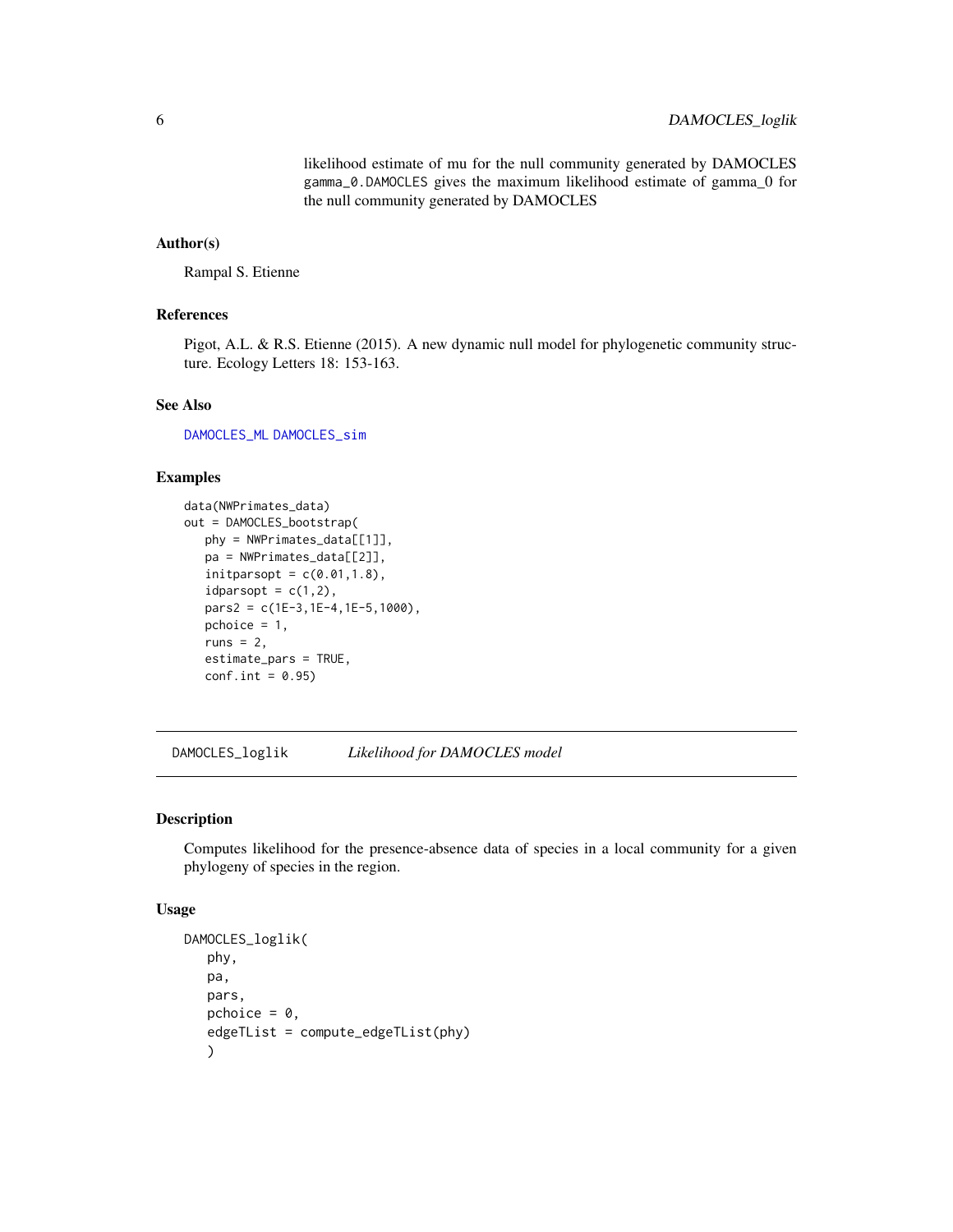### <span id="page-6-0"></span>Arguments

| phy       | phylogeny in phylo format                                                                                                                                                                                                                                                                                                                                                                 |
|-----------|-------------------------------------------------------------------------------------------------------------------------------------------------------------------------------------------------------------------------------------------------------------------------------------------------------------------------------------------------------------------------------------------|
| pa        | presence-absence table with the first column the species labels and the second<br>column the presence $(1)$ or absence $(0)$ of the species                                                                                                                                                                                                                                               |
| pars      | Vector of model parameters:<br>pars[1] corresponds to mu (extinction rate in local community)<br>pars[2] corresponds to gamma_0 in formula gamma(t) = gamma_0/(1 + gamma_1<br>* t) where gamma(t) is immigration rate into local community)<br>pars[3] corresponds to gamma_1 in formula gamma(t) = gamma_0/(1 + gamma_1<br>* t) where gamma(t) is immigration rate into local community) |
| pchoice   | sets the p-value to optimize:<br>pchoice $== 0$ corresponds to the sum of $p_0 + p_1$ if<br>pchoice $== 1$ corresponds to $p_0$<br>pchoice $== 2$ corresponds to $p_1$ f                                                                                                                                                                                                                  |
| edgeTList | list of edge lengths that need to be succesively pruned; if not specified, it will<br>computed using compute_edgeTList                                                                                                                                                                                                                                                                    |

# Value

The loglikelihood

#### Author(s)

Rampal S. Etienne

### References

Pigot, A.L. & R.S. Etienne (2015). A new dynamic null model for phylogenetic community structure. Ecology Letters 18: 153-163.

# See Also

[DAMOCLES\\_ML](#page-7-1) [DAMOCLES\\_sim](#page-9-1)

# Examples

```
#TEST IT WORKS
phy = rcoal(100)pars = c(0.5, 0.1, 0.1)pa = rbinom(100, c(0, 1), 0.5)pa = matrix(c(phy$tip.label,pa),nrow = length(phy$tip.label),ncol = 2)
# - without a root edge
loglik = DAMOCLES_loglik(phy,pa,pars)
loglik
# - with a root edge
phy$root.edge = 2
```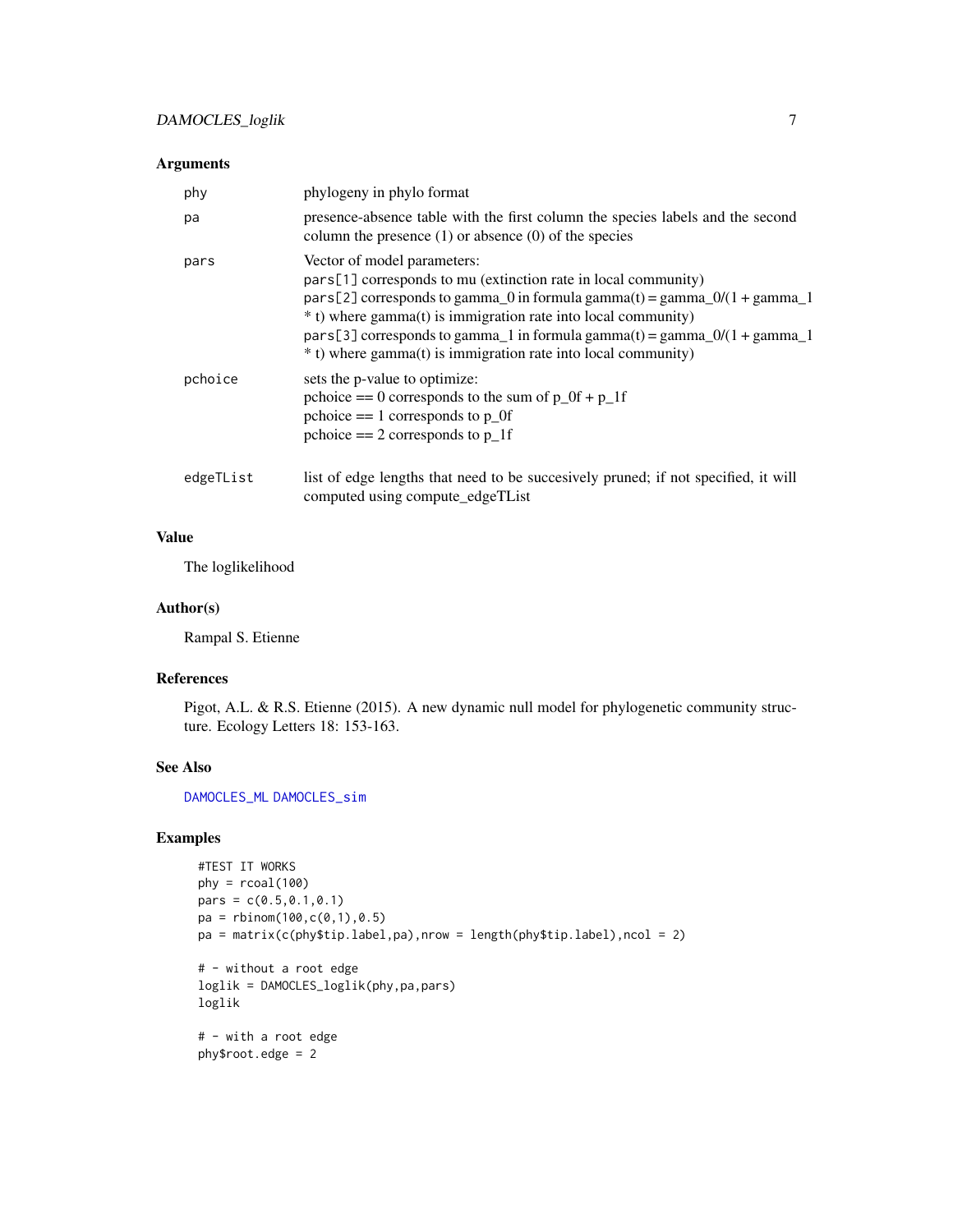```
loglik = DAMOCLES_loglik(phy,pa,pars)
loglik
```
# <span id="page-7-1"></span>DAMOCLES\_ML *Maximization of the loglikelihood under the DAMOCLES model*

# Description

This function computes the maximum likelihood estimates of the parameters of the DAMOCLES model for a given phylogeny and presence-absence data. It also outputs the corresponding loglikelihood that can be used in model comparisons.

# Usage

```
DAMOCLES_ML(
   phy = r\text{coal}(10),
   pa = matrix(c(phystipr.label,sample(c(0,1),Ntip(phy),replace = T)),nrow = Ntip(phy), ncol = 2),initparsopt = c(0.1, 0.1),idparsopt = 1:length(initparsopt),
   parsfix = 0,
   idparsfix = (1:3)[-idparsopt],pars2 = c(1E-3,1E-4,1E-5,1000),
   pchoice = \theta)
```
# Arguments

| phy         | phylogeny in phylo format                                                                                                                                                                                                                                                                                                                                                              |
|-------------|----------------------------------------------------------------------------------------------------------------------------------------------------------------------------------------------------------------------------------------------------------------------------------------------------------------------------------------------------------------------------------------|
| pa          | presence-absence table.<br>The first column contains the labels of the species (corresponding to the tip<br>labels in the phylogeny.<br>The second column contains the presence $(1)$ or absence $(0)$ of species in the<br>local community.                                                                                                                                           |
| initparsopt | The initial values of the parameters that must be optimized                                                                                                                                                                                                                                                                                                                            |
| idparsopt   | The ids of the parameters that must be optimized, e.g. 1:2 for extinction rate,<br>and offset of immigration rate The ids are defined as follows:<br>$id == 1$ corresponds to mu (extinction rate)<br>$id == 2$ corresponds to gamma $_0$ (offset of immigration rate)<br>$id == 3$ corresponds to gamma <sub>1</sub> (parameter controlling decline in immigration<br>rate with time) |
| parsfix     | The values of the parameters that should not be optimized. See idparsfix.                                                                                                                                                                                                                                                                                                              |
| idparsfix   | The ids of the parameters that should not be optimized, e.g. $c(1,3)$ if mu and<br>gamma_1 should not be optimized, but only gamma_0. In that case idparsopt<br>must be $c(2)$ . The default is to fix all parameters not specified in idparsopt.                                                                                                                                      |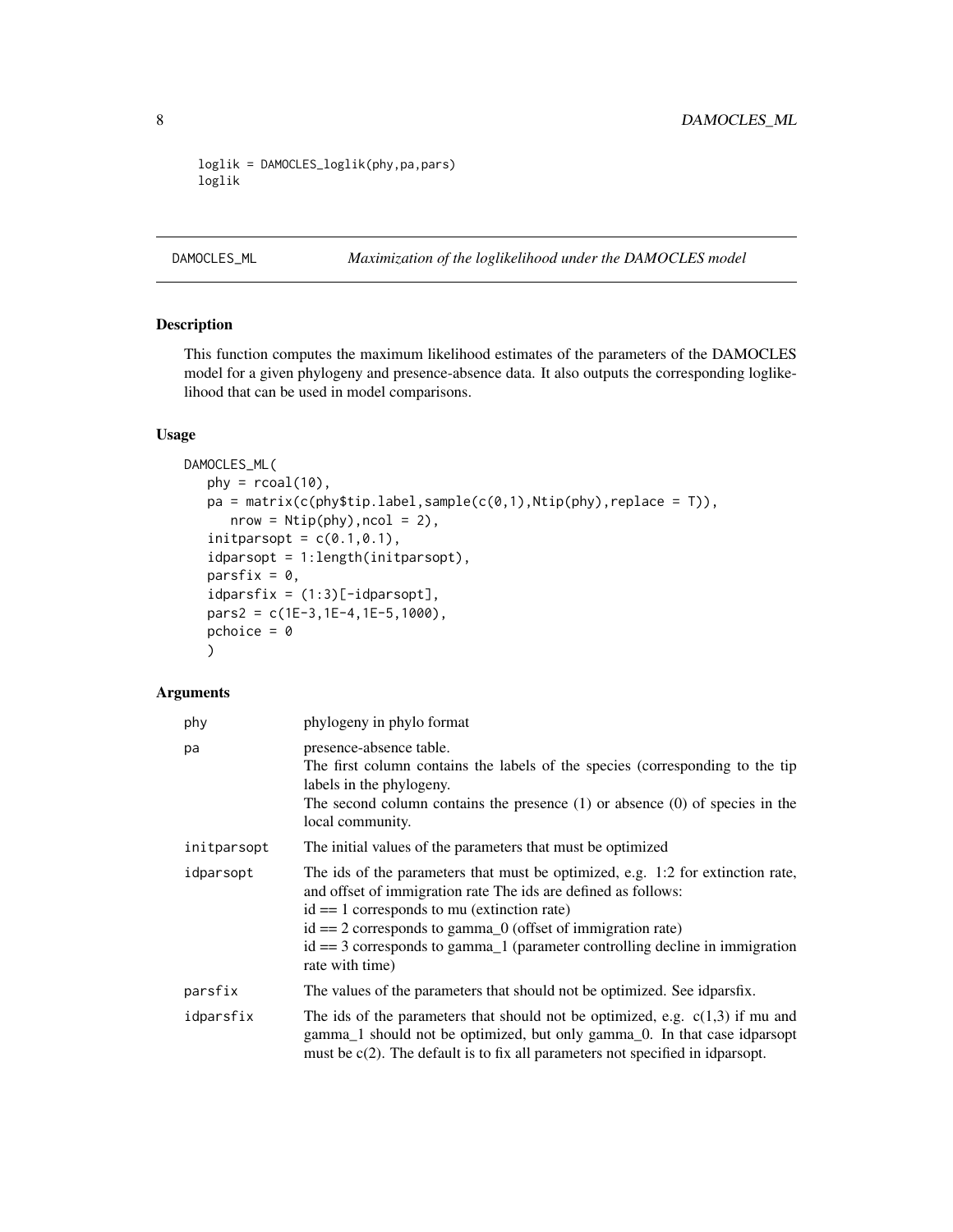# <span id="page-8-0"></span>DAMOCLES\_ML 9

| pars2   | Vector of settings:<br>pars2[1] sets the relative tolerance in the parameters |
|---------|-------------------------------------------------------------------------------|
|         | pars2[2] sets the relative tolerance in the function                          |
|         | pars2[3] sets the absolute tolerance in the parameters                        |
|         | $pars2[4]$ sets the maximum number of iterations                              |
| pchoice | sets which p-value to optimize (default 0)                                    |
|         | pchoice $== 0$ correspond to the sum of $p_0 + p_1$ if                        |
|         | pchoice $== 1$ correspond to $p_0$                                            |
|         | pchoice $== 2$ correspond to $p_1$ f                                          |

# Details

The output is a dataframe containing estimated parameters and maximum loglikelihood.

#### Value

| mu      | gives the maximum likelihood estimate of mu                                  |
|---------|------------------------------------------------------------------------------|
| gamma_0 | gives the maximum likelihood estimate of gamma 0                             |
| gamma_1 | gives the maximum likelihood estimate of gamma_1                             |
| loglik  | gives the maximum loglikelihood                                              |
| df      | gives the number of estimated parameters, <i>i.e.</i> degrees of feedom      |
| conv    | gives a message on convergence of optimization; $conv = 0$ means convergence |

# Author(s)

Rampal S. Etienne

# References

Pigot, A.L. & R.S. Etienne (2015). A new dynamic null model for phylogenetic community structure. Ecology Letters 18: 153-163.

# See Also

[DAMOCLES\\_loglik](#page-5-1) [DAMOCLES\\_sim](#page-9-1)

# Examples

```
data(NWPrimates_data)
out = DAMOCLES_ML(
  phy = NWPrimates_data[[1]],
  pa = NWPrimates_data[[2]],
   initparsopt = c(0.01, 1.8),
  idparsept = c(1,2),
  partsfix = c(0),idparsfix = c(3),
```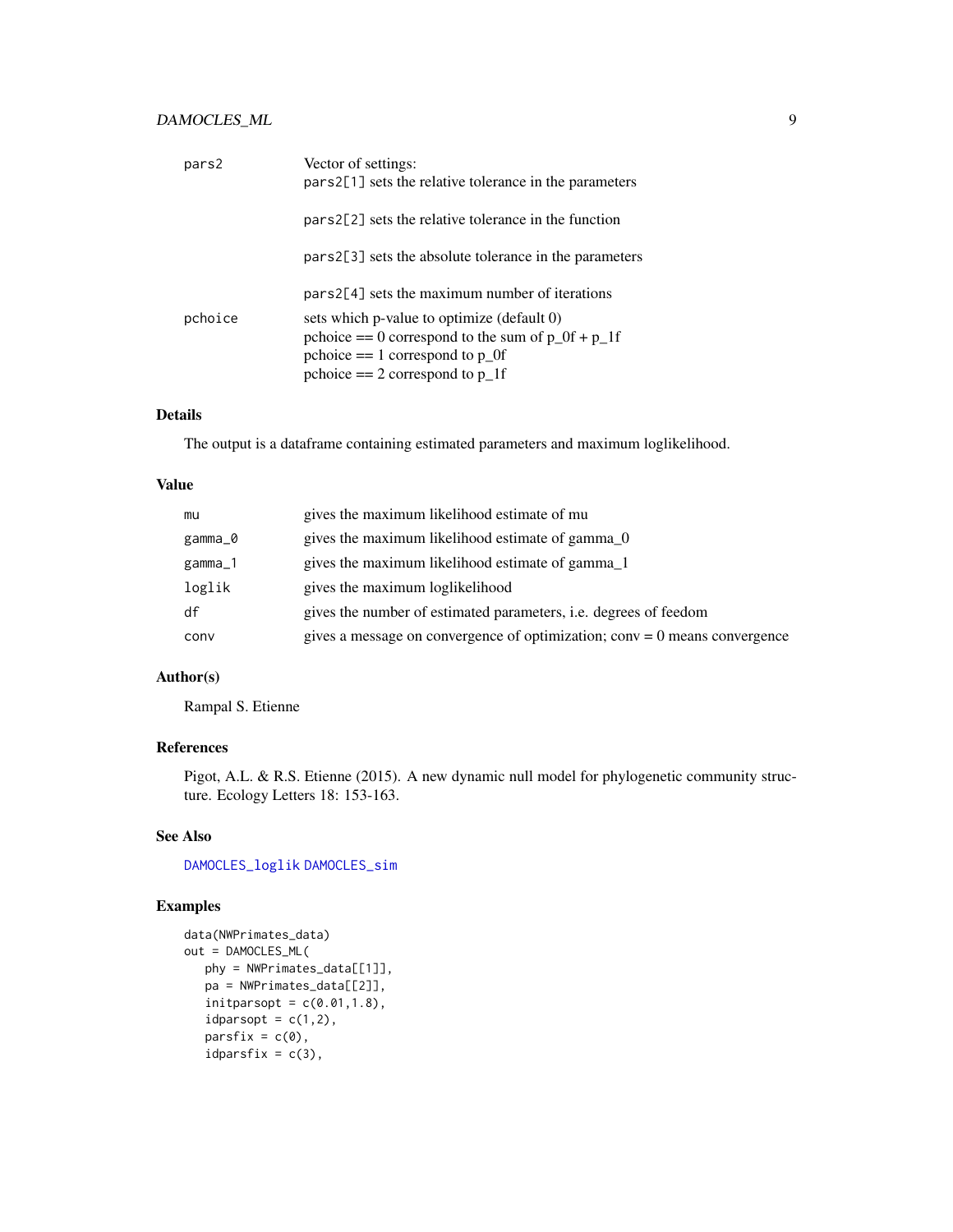pars2 = c(1E-3,1E-4,1E-5,1000), pchoice = 0)

<span id="page-9-1"></span>DAMOCLES\_sim *Simulating DAMOCLES*

# Description

Simulates DAMOCLES

# Usage

```
DAMOCLES_sim(
 phy,
  gamma_0,
 gamma_td,
 mu,
 sigma,
 psiBranch,
 psiTrait,
 z,
 phi,
  traitOpt,
 br0,
 br_td,
 nTdim,
 root.state,
 root.trait.state,
 plotit = FALSE,
 keepExtinct = FALSE
  )
```
# Arguments

| phy       | phylogeny in phylo format                                                 |
|-----------|---------------------------------------------------------------------------|
| gamma_0   | initial per lineage rate of immigration (gamma)                           |
| gamma_td  | time dependency in gamma                                                  |
| mu        | per lineage rate of local extinction                                      |
| sigma     | probability of local ( <i>i.e.</i> in-situ) speciation                    |
| psiBranch | phylogenetic distance at which gamma is half gamma 0                      |
| psiTrait  | trait distance at which gamma is half gamma 0                             |
| Z         | shape of increase in gamma with increasing trait or phylogenetic distance |
| phi       | rate of decline in gamma with distance from trait optima                  |
| trait0pt  | trait value at which gamma = $gamma_0$                                    |

<span id="page-9-0"></span>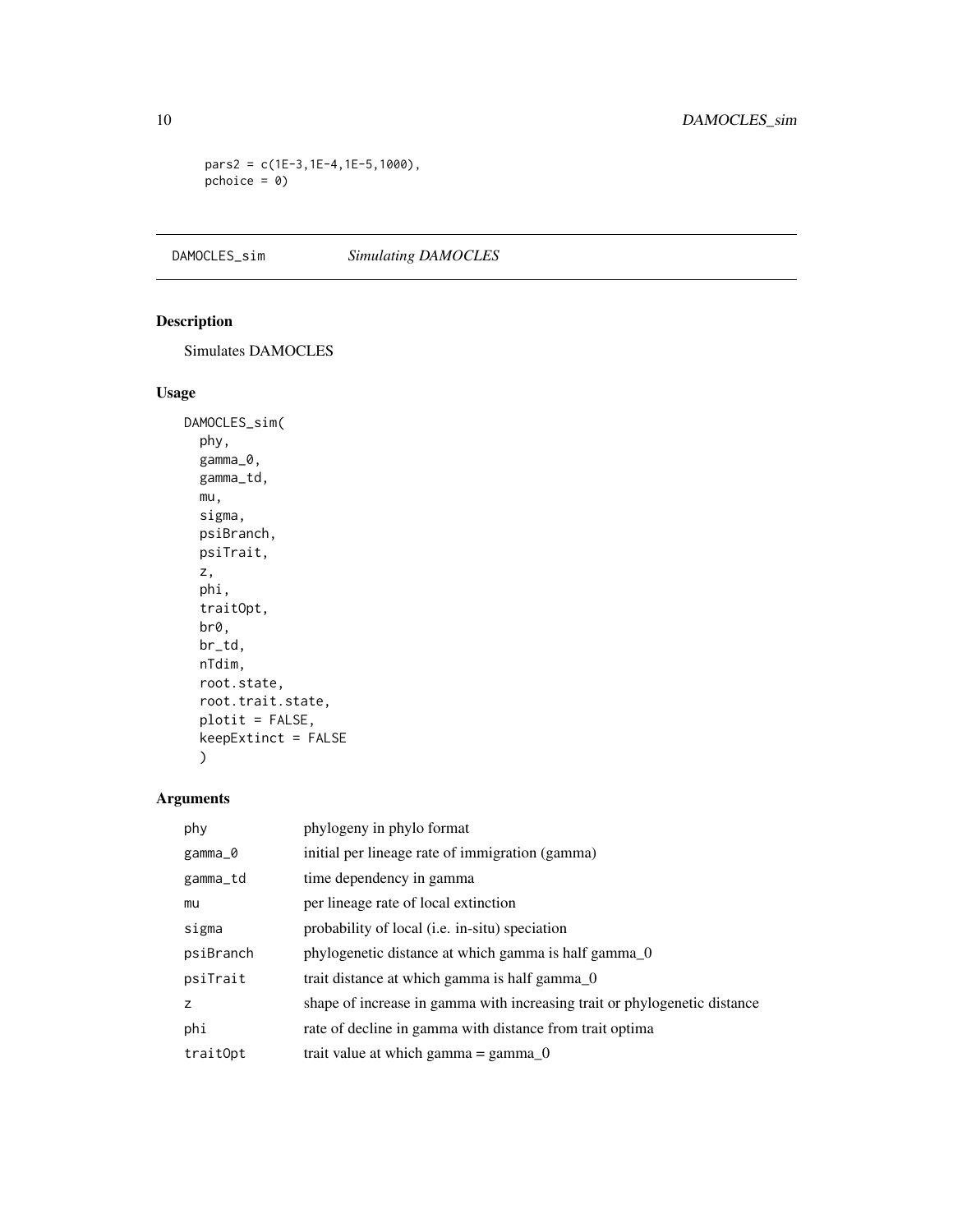# <span id="page-10-0"></span>DAMOCLES\_sim 11

| br0              | Brownian rate parameter                                                         |
|------------------|---------------------------------------------------------------------------------|
| br_td            | rate of temporal decline in Brownian rate parameter                             |
| nTdim            | number of independent trait dimensions                                          |
| root.state       | geographic state of ancestor i.e. present $(1)$ or absent $(0)$                 |
| root.trait.state |                                                                                 |
|                  | trait value of ancestor                                                         |
| plotit           | whether to plot the phylogeny and timing of immigration/local extinction events |
| keepExtinct      | whether to retain data for extinct lineages                                     |

#### Value

A list of two tables. The first table contains the following columns: The first column contains the vector of tip labels in the phylogeny The last column contains the presence (1) or absence (0) of the species The second table has dimensions d x N where d is the number of trait dimensions and N is the number of species. It contains the trait values.

#### Author(s)

Alex L. Pigot

# References

Pigot, A.L. & R.S. Etienne (2015). A new dynamic null model for phylogenetic community structure. Ecology Letters 18: 153-163.

# See Also

[DAMOCLES\\_ML](#page-7-1) [DAMOCLES\\_loglik](#page-5-1)

# Examples

```
#create random phylogeny
phy = rcoal(10)#run DAMOCLES
out = DAMOCLES_sim(
  phy,
 gamma_0 = 1.5,
  gamma_td =0,
  mu = 0,
  sigma = 0,psilon = 0,
  psiTrait = 0,
  z = 10,
  phi = 0,
  traitOpt = 1,
  b r \, 0 = 0.1,
  br\_td = -0.1,
  nTdim = 2,
```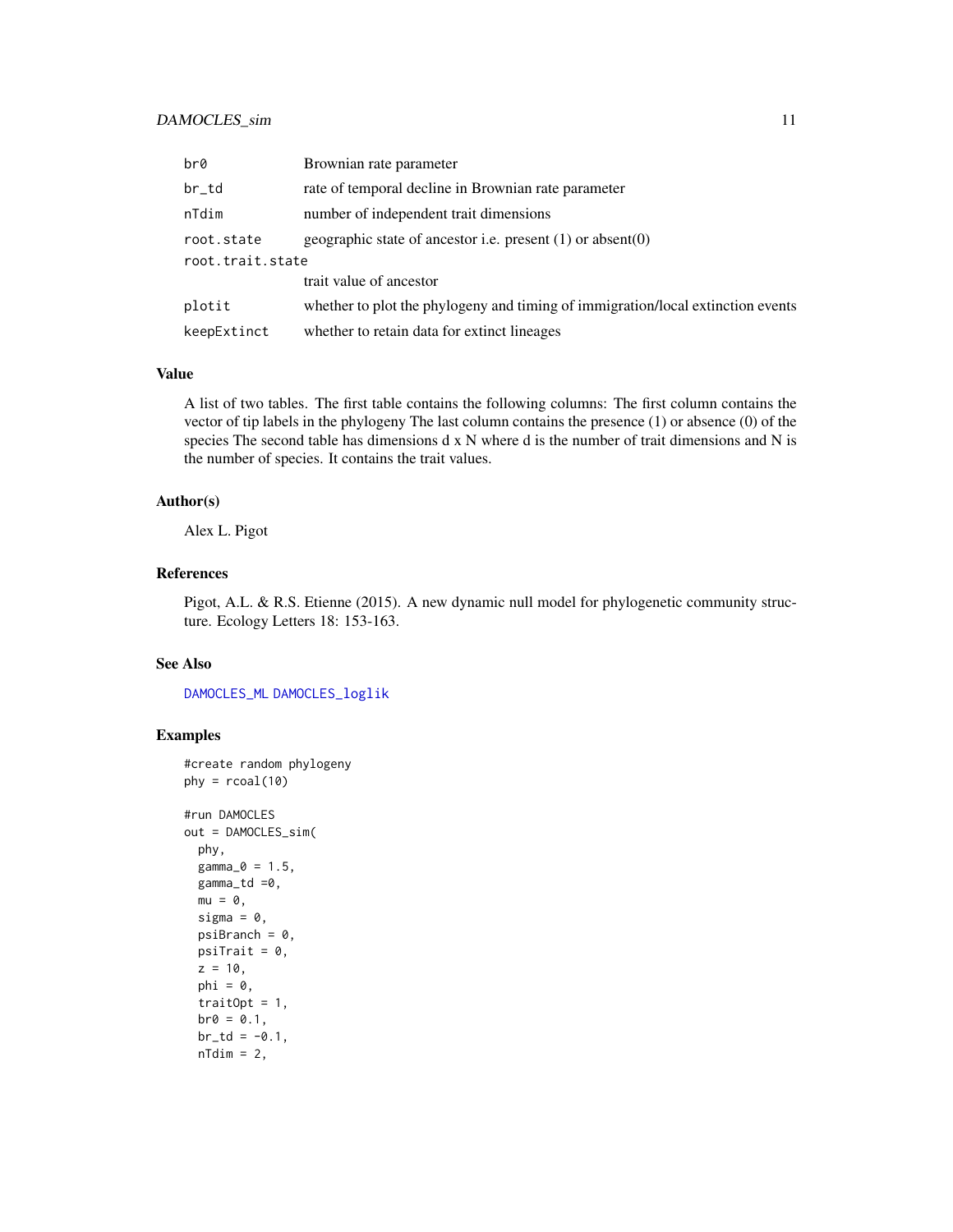```
root.state = 1,
 root.trait.state = 0,
 plotit = FALSE,
 keepExtinct = FALSE
 )
#the output consists of a list
patable = out[[1]] # the first element is the presence absence table
traits = out[[2]] # this is a matrix of traits values
#show presence/absence on the tree
patable$col = rep("black",dim(patable)[1])
patable$col[which(patable$state == 1)] = "red"
plot(phy,tip.col = patable$col)
```
NWPrimates\_data *Dated phylogenetic tree of the New World Primates in nexus format and presence-absence matrix for species in Manu*

#### Description

A list with two elements.

. phy is a dated molecular phylogeny for 94 species of New World Primates extracted from the maximum likelihood tree (AUTOsoft dated) of Springer et al. (2012). 1 time unit = 100 million years.

pa is the presence-absence matrix of NW Primates in Manu from Solari et al. (2006). The first column indicate the species tip labels and the second column indicates presence (1) and absence (0).

#### Usage

data(NWPrimates\_data)

#### Format

A list with two elements. The first element (phy) is the primate phylogeny in nexus format. The second element (pa) is the presence-absence matrix with 94 rows and 2 columns.

#### Source

Solari, S., Pacheco, V., Luna, L., Velazco, P.M. & Patterson, B.D. 2006 Mammals of the manu biosphere reserve. Fieldiana Zoology 110, 13-22.

Springer, M.S., Meredith, R.W., Gatesy, J., Emerling, C.A., Park, J., Rabosky, D.L., Stadler, T., Steiner, C., Ryder, O.A., Janecka, J.E., et al. 2012 Macroevolutionary dynamics and historical biogeography of primate diversification inferred from a species supermatrix. Plos One 7. (doi:ARTN e49521 DOI 10.1371/journal.pone.0049521).

#### See Also

[DAMOCLES\\_sim](#page-9-1), [DAMOCLES\\_ML](#page-7-1), [DAMOCLES\\_loglik](#page-5-1)